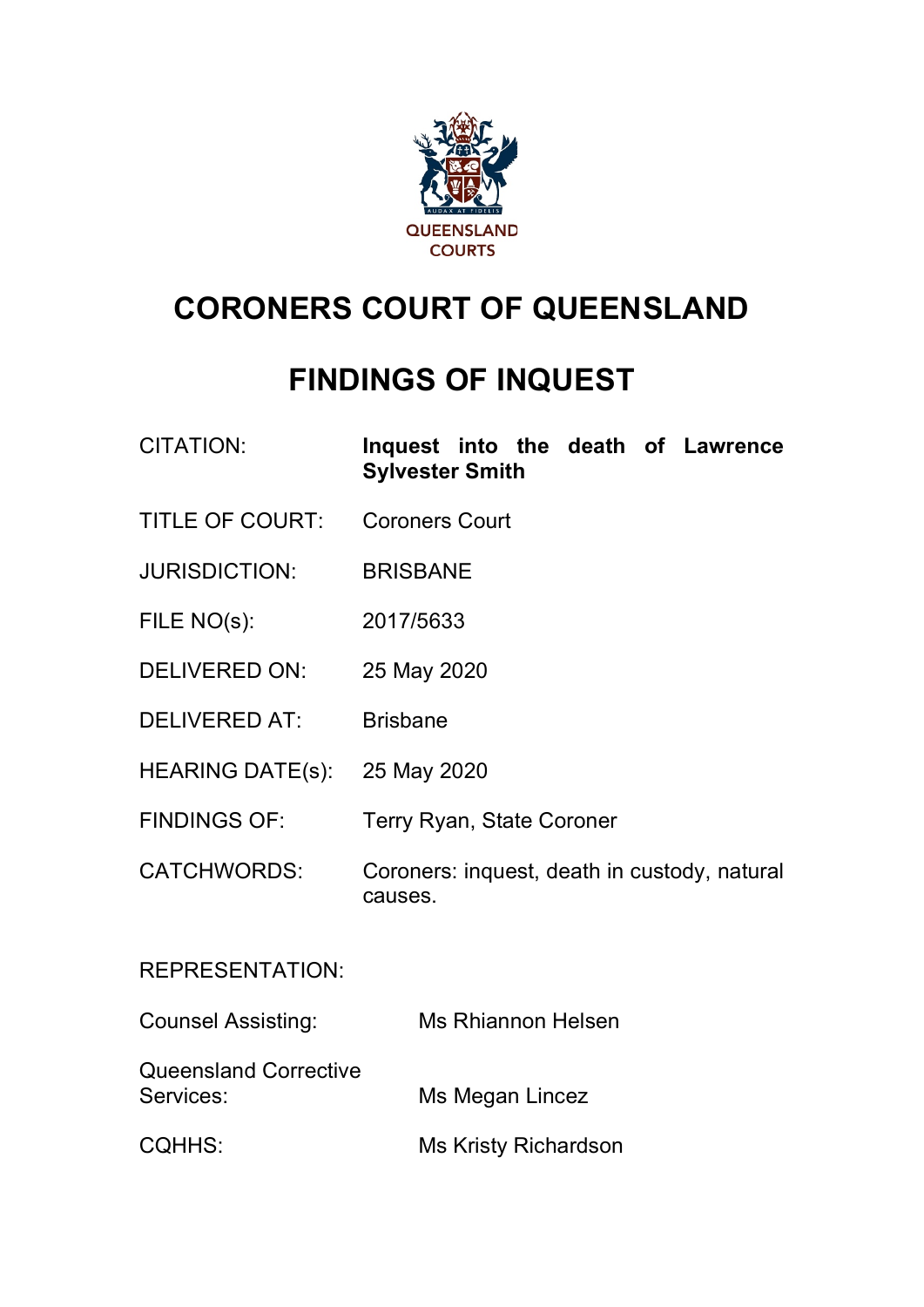# **Contents**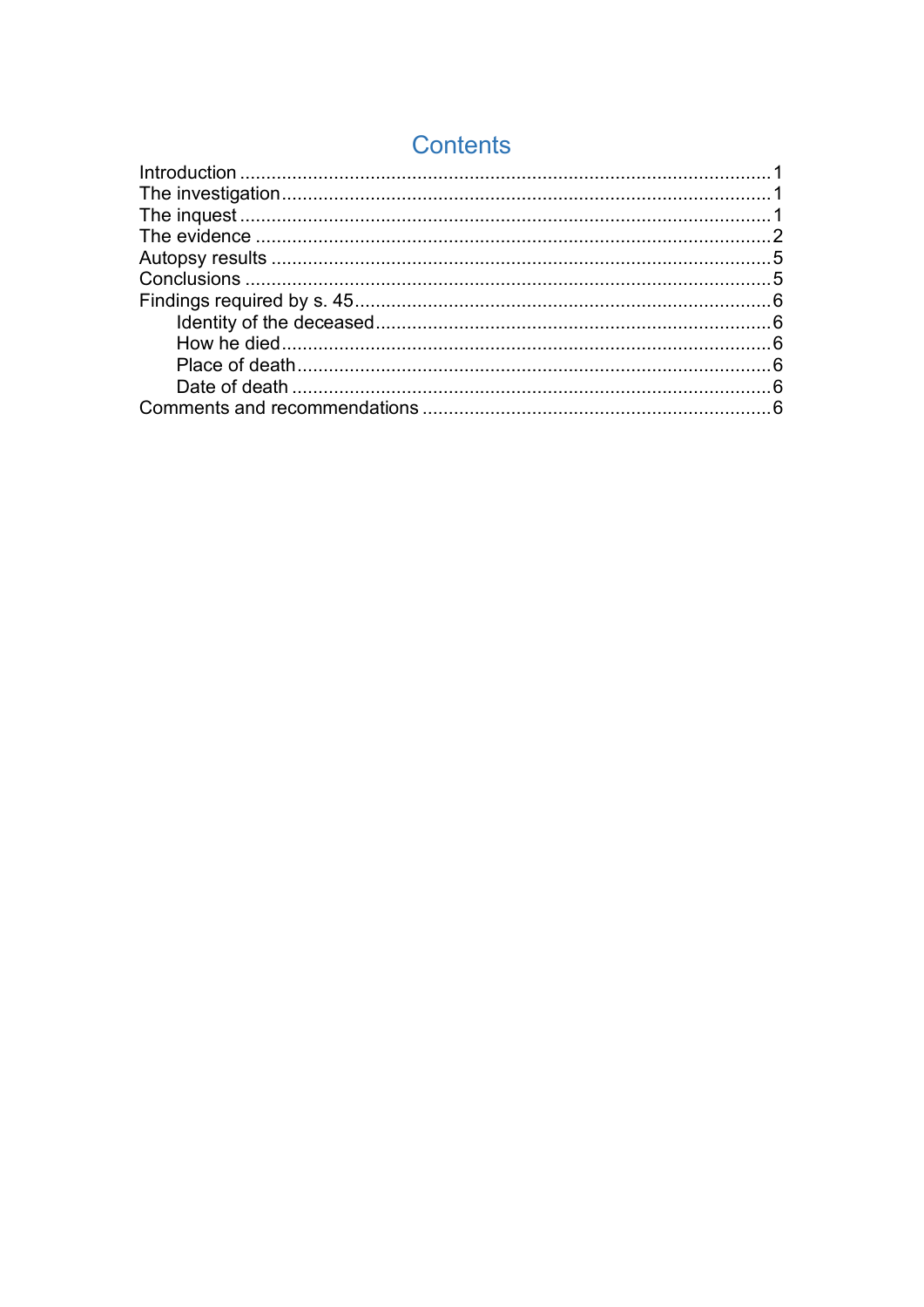#### <span id="page-2-0"></span>**Introduction**

1. Lawrence Sylvester Smith was 81 years of age at the time of his death. He was a remand prisoner at the Capricornia Correctional Centre (CCC) and detained under the *Dangerous Prisoners (Sexual Offenders) Act* 2003. Mr Smith suffered from multiple co-morbidities at the time of his reception at the CCC in late 2015. On 7 December 2017 he was admitted to the Rockhampton Hospital following a stroke and he subsequently died on 19 December 2017.

## <span id="page-2-1"></span>**The investigation**

- 2. A targeted investigation into the circumstances surrounding Mr Smith's death was conducted by Detective Sergeant Stephen Carr of the Corrective Services Investigation Unit. A Coronial Report was subsequently provided with various annexures, including witness statements and medical records.
- 3. After being notified of Mr Smith's death, officers from the Rockhampton CIB attended the Rockhampton Hospital with a scenes of crime officer and an investigation ensued. Mr Smith's medical files from CCC and the Rockhampton Hospital were obtained. The investigation was informed by statements from relevant custodial officers and medical staff.
- 4. Mr Smith was identified by fingerprint examination at the Rockhampton Base Hospital Mortuary, as the next of kin and other family members were unable to formally identify the body.
- 5. A cause of death certificate had been issued for Mr Smith at the Rockhampton Hospital on 19 December 2017 noting that aspiration pneumonia, intracranial haemorrhage and hypertension were the disease or conditions causing the death. The death certificate also cited other significant conditions as being Type 2 diabetes and ischaemic heart disease. However, as Mr Smith had died in custody an autopsy mortem examination was required to establish his cause of death.<sup>[1](#page-2-3)</sup>

### <span id="page-2-2"></span>**The inquest**

- 6. At the time of his death, Mr Smith was a prisoner in custody, as defined in Schedule 4 of the *Corrective Services Act 2003.* Pursuant to s 8(3)(g) of the *Coroners Act 2003* Mr Smith's death was a 'death in custody' and an inquest was required by s 27 of the Act.
- 7. The inquest was held on 25 May 2020. All of the statements, medical records and material gathered during the investigation was tendered in lieu of oral testimony and submissions were heard from Counsel Assisting.

<span id="page-2-3"></span><sup>1</sup> *Coroners Act 2003*, s 19(2)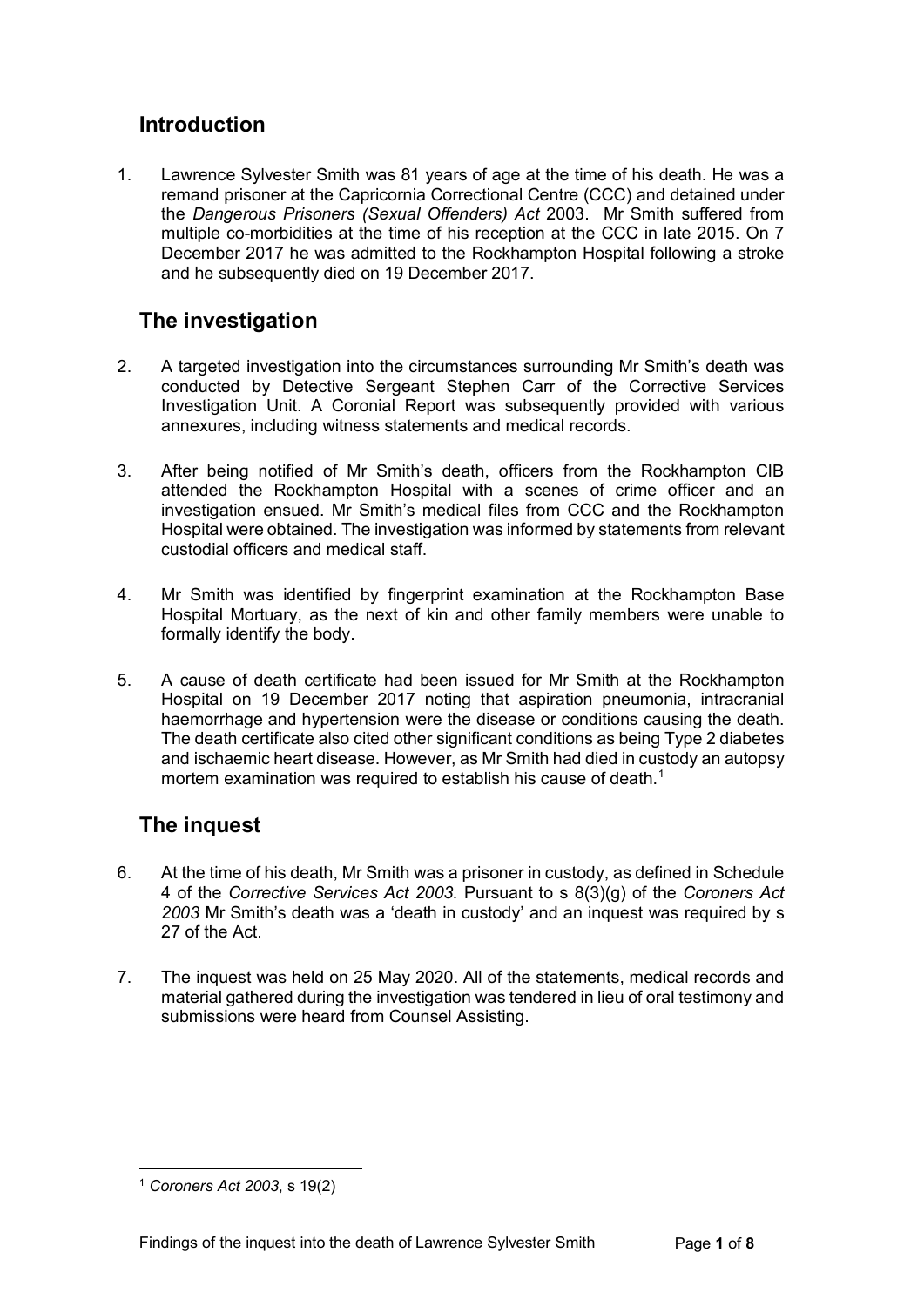### <span id="page-3-0"></span>**The evidence**

- 8. Mr Smith's death was investigated by the Queensland Police Service Corrective Services Investigation Unit (CSIU). A Coronial Report was prepared by Detective Sgt Stephen Carr. [2](#page-3-1)
- 9. Mr Smith was survived by his adult daughter. She had sporadic phone contact with Mr Smith when he was first remanded in custody but had no contact with him for about two years prior to his death. She provided a statement which indicated that she believed her father was well cared for in custody. Due the nature of his offending Mr Smith was largely estranged from his family.

#### *Custodial history*

- 10. Mr Smith had a brief criminal history consisting of five entries, commencing in 1987. On 13 February 1996 he was convicted of five counts of incest and sentenced to 2 years imprisonment.
- 11. On 25 February 2003, Mr Smith was convicted of indecent treatment of a child under 16 years and three counts of attempted indecent treatment of a child under 12 years. He was sentenced to a head sentence of 4 years and 6 months imprisonment.
- 12. In August 2007, prior to his release from custody, Mr Smith was placed under a supervision order under the *Dangerous Prisoners (Sexual Offenders) Act* 2003 until 23 August 2017.
- 13. On 19 June 2009 Mr Smith was fined for failing to comply with his reporting obligations under the *Child Protection (Offender Reporting) Act 2004*.
- 14. On 28 August 2013 he was convicted of contravening an order under the *Dangerous Prisoners (Sexual Offenders) Act 2003.* He was sentenced to 3 months imprisonment, wholly suspended for an operational period of 12 months.
- 15. On 23 December 2015 he was charged and remanded in custody for 10 charges of contravening a relevant order pursuant to the *Dangerous Prisoners (Sexual Offenders) Act 2003*. Those charges were referred to the Mental Health Court and an application for bail was not made. As a consequence, Mr Smith was held in custody on remand for almost two years.
- 16. On 2 November 2017, in the absence of suitable community based nursing accommodation, the Supreme Court of Queensland rescinded the supervision order made on 6 August 2007. Mr Smith was ordered to be detained in custody for an indefinite term for control, care and treatment under the *Dangerous Prisoners (Sexual Offenders) Act 2003.* It was noted at that time that the expert evidence before the court was that Mr Smith was an elderly man suffering advancing dementia and various cognitive impairments, and his overall condition was expected to deteriorate over time.

<span id="page-3-1"></span> $2$  Fx A1; A6; A7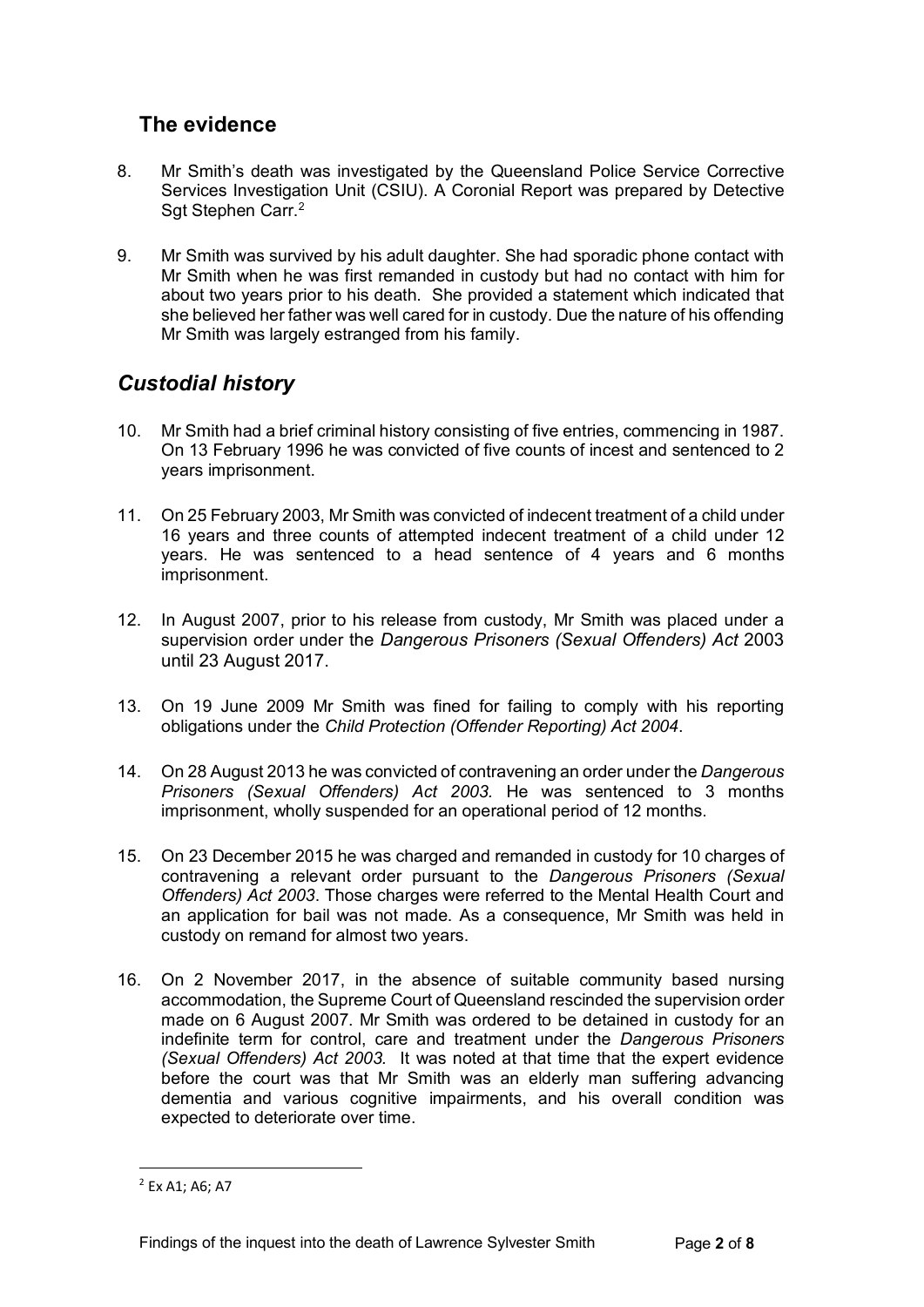#### *Medical history*

- 17. Mr Smith was aged 79 years when he was remanded in custody in 2015. He suffered from multiple co-morbidities including Type 2 Diabetes, eye disease, cardiovascular disease, hypercholesterolemia, angina, chronic kidney disease and congestive heart failure.
- 18. He was prescribed 16 different medications including insulin.[3](#page-4-0) During his time in custody Mr Smith was seen twice daily at the prison health centre to monitor and self-administer his prescribed insulin. In 2016, due to his ailing health, he started using a wheelchair for mobilising longer distances to the health centre.
- 19. Mr Smith was also diagnosed with skin cancer, and had multiple lesions surgically excised from his face at the Rockhampton Hospital in 2017.
- 20. In 2017, it was identified that Mr Smith had a poor memory and he was experiencing faecal and urinary incontinence. As a result he was provided with incontinence aids and was also provided with a carer by Queensland Corrective Services to assist him with activities of daily living.<sup>[4](#page-4-1)</sup>
- 21. On 14 November 2017, he sustained a severe crush injury to the third and fourth finger tips on his left hand after a cell door closed on his fingers. Mr Smith was in his cell with his hand in the doorway when an unknown prisoner kicked the cell door closed behind him. It was alleged that the prisoner did not know that Mr Smith's hand was in the door. Mr Smith self-reported the injury and he was immediately taken to the medical unit within the CCC. Staff ordered his transport to the Rockhampton Hospital for further treatment. He returned to the CCC medical unit overnight.
- 22. On 15 November 2017, he returned to the Rockhampton Hospital to have surgery in an attempt to reattach his fingers. At the completion of surgery he returned to the CCC. Mr Smith attended the Rockhampton Hospital another two times for postsurgery follow ups.
- 23. On 30 November 2017, he was again taken to the Rockhampton Hospital because his fingers were black and he underwent surgery to amputate the fingers. He was returned to the CCC medical unit that day. [5](#page-4-2)

#### *Events leading up to the death*

24. After returning from his final appointment at the Rockhampton Hospital, Mr Smith remained housed in the CCC medical unit. He was on a daily patient care plan to monitor his care requirements.<sup>[6](#page-4-3)</sup>

 $3$  Fx B4

<span id="page-4-1"></span><span id="page-4-0"></span> $4$  Fx R4

<span id="page-4-2"></span><sup>5</sup> Ex A7

<span id="page-4-3"></span> $6$  Fx R4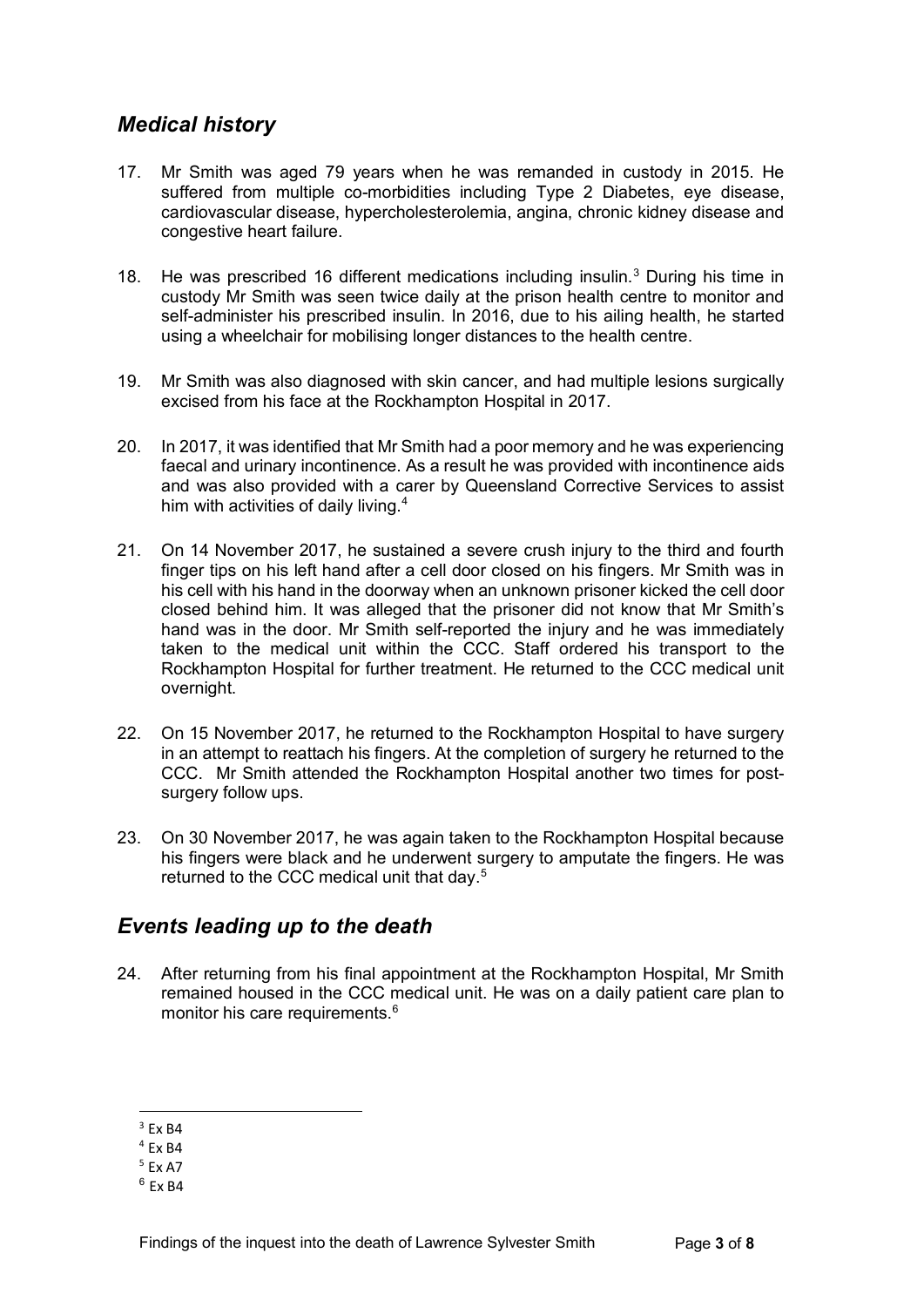- 25. On 7 December 2017 at 7:40am during routine observations, Mr Smith was found with acute onset of left side paralysis and dysphonia, having suffered a stroke. He was then admitted to the Rockhampton Hospital at 8:30am.
- 26. Mr Smith was admitted with haematosis within the basal ganglia showing direct extension into the right lateral ventricle and third ventricle. The neurosurgical team was consulted and considered that no intervention was required at the time. It was discussed that if he developed hydrocephalus (water on the brain) a shunt may be required. However, given the likelihood of very high dependency the neurosurgical team would be reluctant to consider that option.<sup>[7](#page-5-0)</sup>
- 27. Mr Smith required nasogastric (NG) feeds due to a severe swallowing impairment. He developed aspiration pneumonia which was thought to be in part due to him pulling out the NG tube which led to the feed going directly into his lung. His NG tube had to be replaced on multiple occasions and mittens were placed on his hands to prevent him pulling out the tube.<sup>[8](#page-5-1)</sup> Insulin infusion also had to be started on Mr Smith. Despite the infusion he became increasingly hypernatremic and dehydrated. He had no improvement in his weakness, speech or swallowing during his admission.
- 28. On 8 December 2017, Mr Smith's daughter was advised that his condition was unlikely to improve and she indicated a preference for a more palliative approach to his management. Mr Smith had an Enduring Power of Attorney and his daughter confirmed his previous acute resuscitation plan from 12 May 2015 and wishes to not be resuscitated.<sup>9</sup> Mr Smith was subsequently put on a Terminal Medical Plan, to provide him comfort cares.<sup>[10](#page-5-3)</sup>
- 29. Mr Smith's condition rapidly declined after 14 December 2017, when he was still able to respond to doctors by squeezing their hand or giving the "thumbs up" in answer to *"are you okay?"* By 18 December 2017, Mr Smith was no longer able to respond to questions, or squeeze the doctors' hand, but could still open his eyes.<sup>[11](#page-5-4)</sup> The doctor's notes reveal that Mr Smith may have had some level of dementia but this was unable to be accurately assessed given his condition.<sup>[12](#page-5-5)</sup>
- 30. On 19 December 2017 at approximately 4:40am the correctional officer stationed in Mr Smith's room notified nurses that there did not appear to be any movement from him. Nurses entered the room and observed that Mr Smith appeared to be deceased. A doctor was called to attend.[13](#page-5-6) Mr Smith was declared life extinct at 4.47am.

<span id="page-5-3"></span><sup>10</sup> Ex A7; Ex B1

<span id="page-5-0"></span> $7$  Ex B1

<span id="page-5-1"></span> $8$  Fx R1

<span id="page-5-2"></span><sup>9</sup> Ex B1; Ex D3, pg.32

<span id="page-5-4"></span><sup>11</sup> Ex A6

<span id="page-5-5"></span> $12$  Ex A6

<span id="page-5-6"></span><sup>13</sup> Ex B2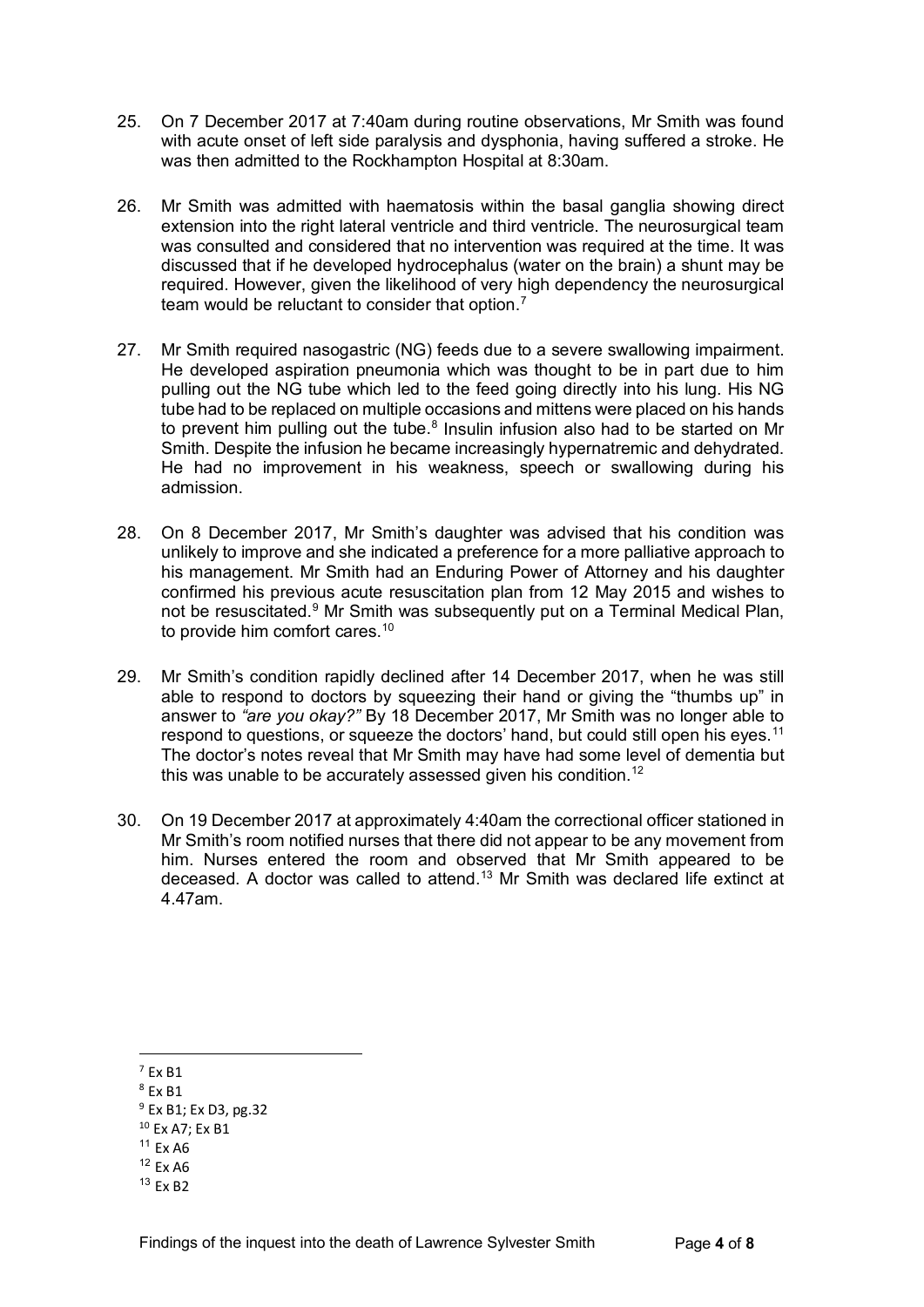#### *Investigation findings*

- 31. Given Mr Smith's extensive medical history and his death from apparent natural causes, an independent medical review was not requested in relation to his care at the CCC or the Rockhampton Hospital.
- 32. Investigators were satisfied that adequate care was provided to Mr Smith and that there appeared to be no suspicious circumstances in relation to his death.

#### <span id="page-6-0"></span>**Autopsy results**

- 33. An external and full internal post-mortem examination was performed by Dr Nigel Buxton on 20 December 2017 at the Rockhampton Mortuary. The internal examination revealed an early uncal herniation of the brain, more prominent on the right side, together with early tonsillar herniation. A large fresh cerebral haemorrhage obliterated the right basal ganglia and extended out into the right parietal lobe. The surrounding brain showed focal necrosis.
- 34. There was a right lower lobe bronchopneumonia in the lung. The heart was enlarged weighing 440 grams, the increase in weight being due to concentric left ventricular hypertrophy. There was a mild degree of calcific aortic valve sclerosis but the valve cusps moved freely.
- 35. The coronary arteries were all grossly atherosclerotic with extensive calcification of all three major vessels. The carotid arteries showed mild to moderate atherosclerosis.
- 36. Toxicology testing detected therapeutic levels of morphine, amlodipine, and paracetamol.
- 37. Dr Buxton found the cause of death to be due to a massive right cerebral haemorrhage as a result of hypertensive heart disease. Contributing to death was severe calcific coronary artery atherosclerosis, a terminal right lower lobe bronchopneumonia and type 2 Diabetes Mellitus.[14](#page-6-2) Dr Buxton found no evidence that any other person played a role in Mr Smith's death.

#### <span id="page-6-1"></span>**Conclusions**

- 38. I conclude that Mr Smith died from natural causes. I find that none of the correctional officers or inmates at CCC or Rockhampton Hospital caused or contributed to his death. I am satisfied that Mr Smith was given appropriate medical care by staff at the PAH and WCC while he was in custody. His death could not have reasonably been prevented.
- 39. It is a recognised principle that the health care provided to prisoners should not be of a lesser standard than that provided to other members of the community. The evidence tendered at the inquest established the adequacy of the medical care provided to Mr Smith when measured against this benchmark.

<span id="page-6-2"></span><sup>14</sup> Ex A5